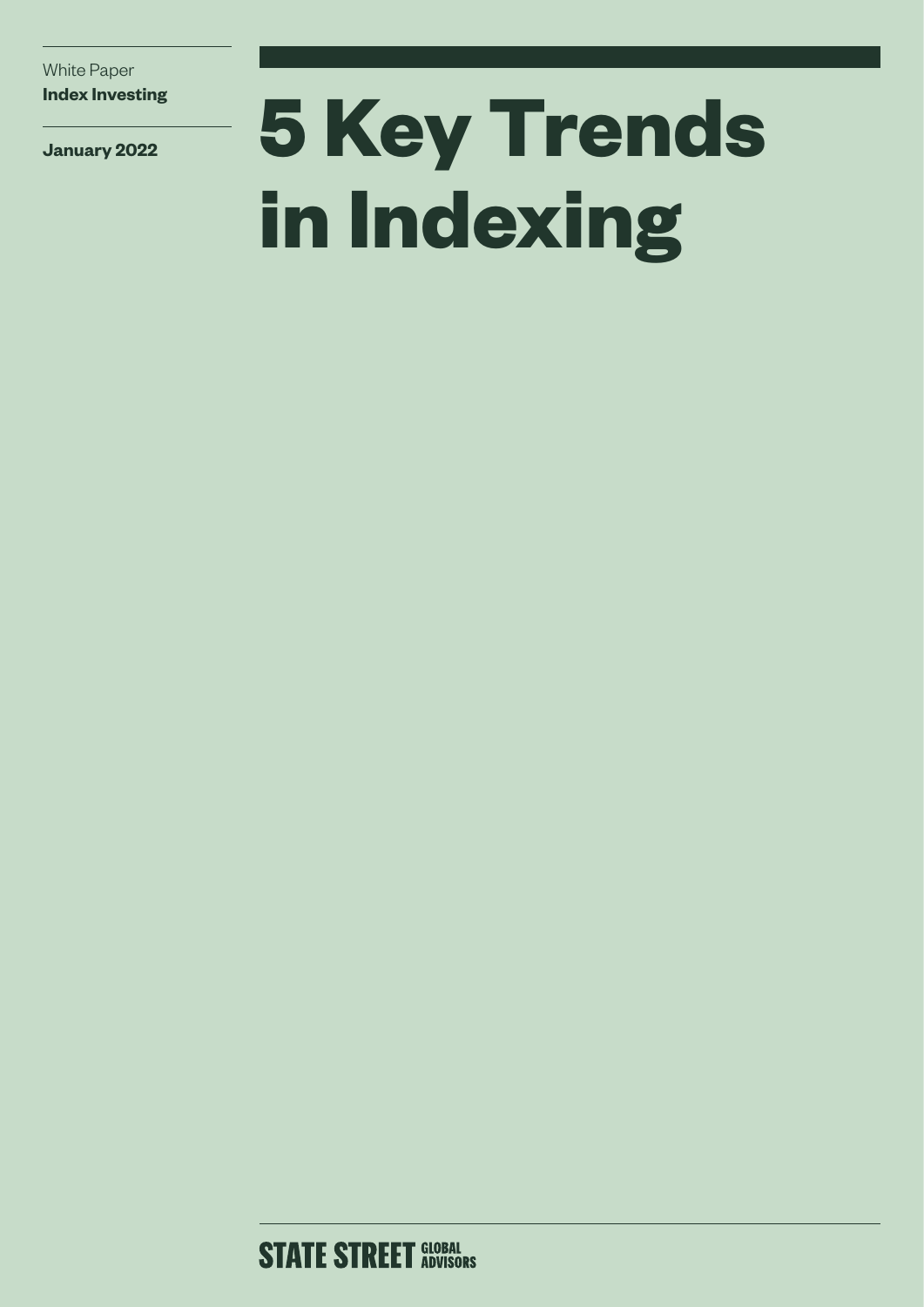In the past dozen years, the indexed investment management industry has survived two great stress tests — the financial crisis of 2008 and the pandemic of 2020. It has emerged not merely unscathed but strengthened.

The underlying structure appears to be more resilient than originally thought and the pandemic has actually accelerated the tectonic shift towards integrating climate/ESG considerations into index portfolios, driven by investors' conviction that climate transition presents a paramount investment opportunity. We identify five key trends that are likely to affect investors everywhere.

## **Trend #1**

Asset owners will lcontinue to increase allocation to indexed funds for the foreseeable future.

# **Trend #2**

Increased focus on sustainability to drive investment process.

# **Trend #3**

Sustainability disclosures will matter ever more.

## **Trend #4**

Shift to bespoke equity portfolios – Direct Indexing.

## **Trend #5**

Industry consolidation trends likely to accelerate.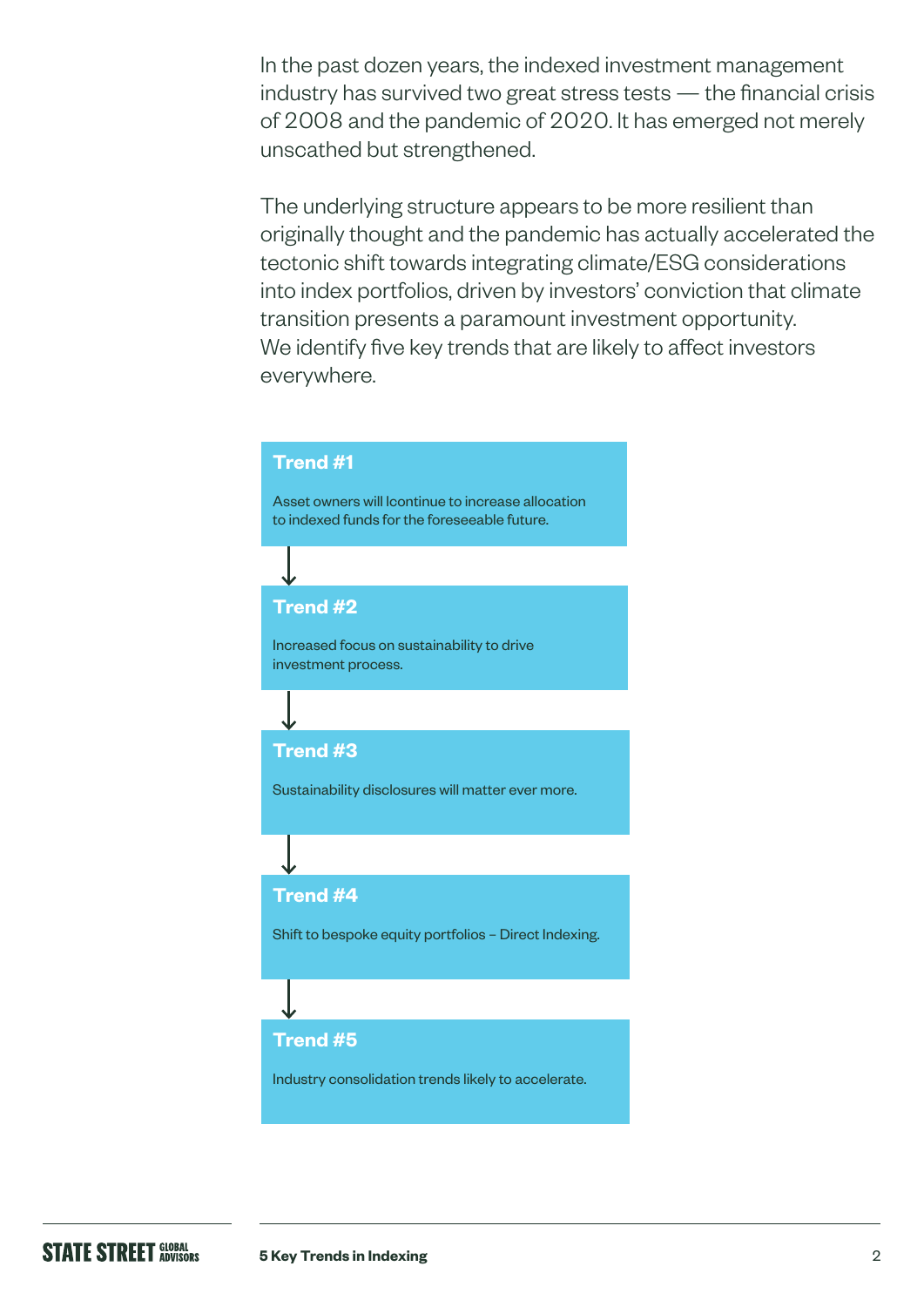Trend #1 – Asset owners will continue to increase allocations to indexed funds for the foreseeable future

The industry's global AUM is likely to grow as the shift towards indexed funds continues. Accordingly, indexed vehicles' lead in the approximately \$14 trillion US domestic equity fund market will likely expand. US index equity funds overtook active around August 2018 and its market share stands at about 55%, driven largely by the growth of funds tracking the S&P 500, the total US stock market and other broad US indexes. US large-cap stocks are widely recognized as comprising the world's most efficient equity market, further contributing to indexing's dominance.

The same trend is true for fixed income. While active is still very much there and dominant, it is no longer the automatic default choice for fixed income investors, especially in the more complex parts of the market such as emerging market and high yield sectors. Take for example the US fixed income funds' share of passive portfolios — it is lower than indexed equities at 31%, but with new technologies, data and processes making it more open and efficient, indexing's share of the bond market is set to continue to rise.

While the US remains the global centre of indexed investing, Europe has rushed to join the indexing boom, with assets held in ETFs surging beyond the \$1tn mark in January 2020 for the first time, as discontent with active managers grows. ETFs listed in Europe have attracted close to \$450bn in new cash over the past five years, and most industry observers believe further significant growth is to come.

The growth in index investing has also been aided by regulatory changes in Europe. The UK, the Netherlands and Switzerland have all banned financial advisors from taking commissions for recommending actively managed funds, creating a more level playing field. We would expect this trend to accelerate in the coming years.

Trend #2 – Increased focus on sustainability to drive investment process

There has been an increased focus on sustainability, shareholder engagement and sustainability-related regulations and initiatives. While ESG been on the agenda of the most sophisticated investors for some time now, investor interest continues to expand and the key issues impacting investing decisions have changed in recent years, especially in regards to climate risk.

We expect these trends to accelerate as the ethos of the next generation of investors comes to predominate, alongside asset managers' increasing ability to integrate climate data and ESG into their processes across the investment universe.

The growing availability and affordability of sustainable investment options will continue to be essential for this increasing focus. Until only recently, building climate-aware portfolios was a cumbersome endeavour, available only to the largest investors. This has now changed and we would expect it to continue to evolve, owing to the ever-improving innovations in sustainable index solutions, driving large sums of capital towards those companies that are better prepared to address climate risk.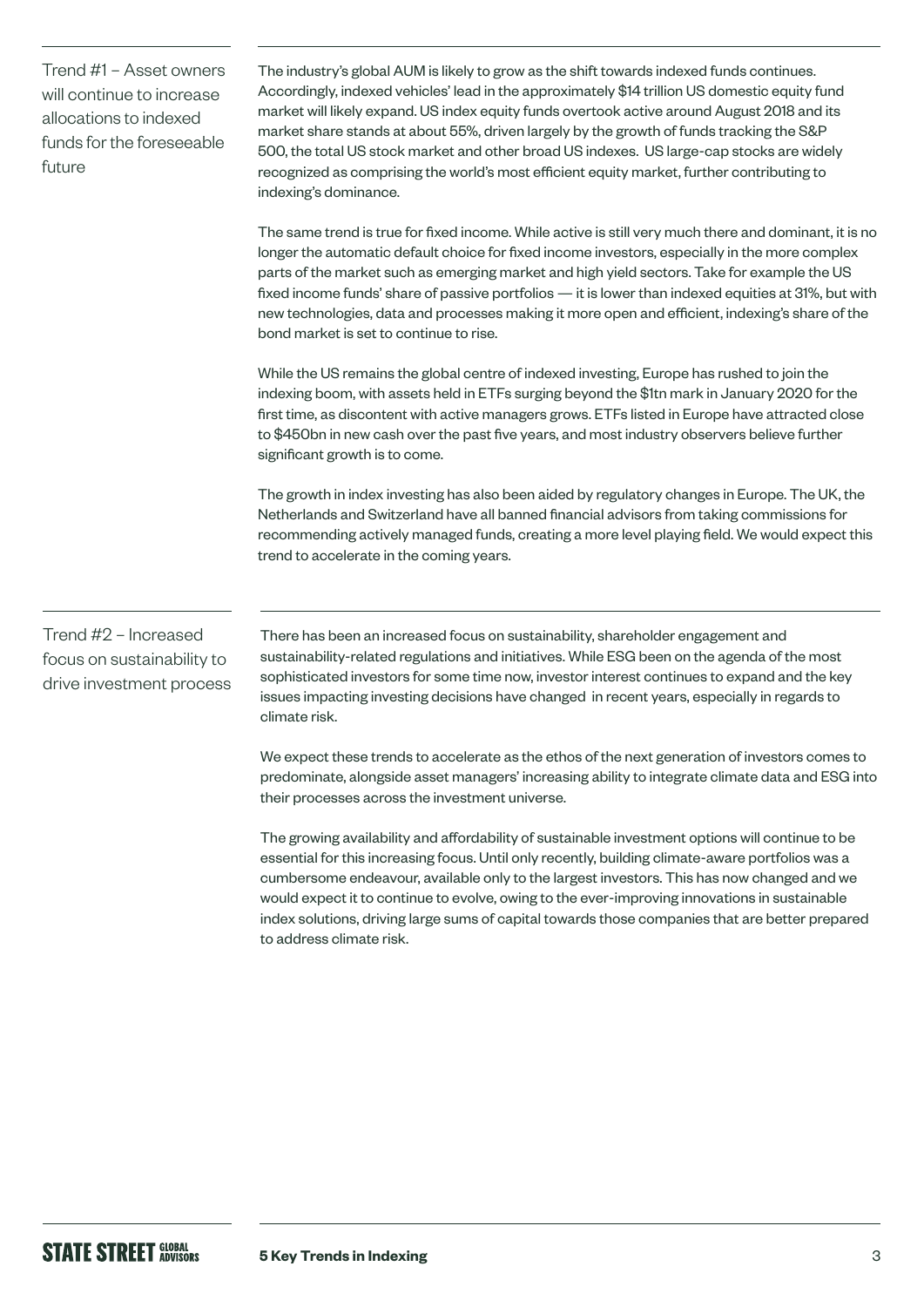# Trend #3 – Sustainability disclosures will matter ever more

Assessing sustainability risks and opportunities requires that investors have access to consistent, high quality, and material public information. For example, Task Force on Climate-related Financial Disclosures (TCFD) reports are the global standard for helping investors understand the most material climate-related risks that companies face, and how companies are managing them.

Given how central the energy transition will be to every company's growth prospects, asset managers will be increasingly asking companies to disclose a plan for how their business model will be compatible with a net zero economy — that is, one where global warming is limited to well below 2ºC, consistent with a global aspiration of net zero greenhouse gas emissions by 2050.

The Sustainability Accounting Standards Board (SASB) is another example and covers a broader set of material sustainability factors, which we expect more asset managers to endorse their alignment with, urging companies to issue their sustainability disclosures in a standardised transparent format before the regulators impose them. This is in the interest of both companies and investors. Every investor, company and consumer should know that fossil fuels will largely disappear from our economic system by 2050 and be taking action to assess the risks and identify the opportunities.

# Trend #4 –Shift to bespoke equity portfolios – Direct Indexing

Investors increasingly demand customised equity portfolios that have traditionally been the preserve of wealthier clients. Direct Indexing allows investors to own a group of stocks that mimic the performance of an established index, and to customise the portfolio in order to manage tax losses or include environmental, social and governance preferences. New technology is now making personalised portfolios possible for a broader audience, not only the wealthy.

In other words, a more bespoke approach to off-the-shelf investment products is coming. We believe this may mark the next stage in the democratisation of finance, and may put pressure on traditional products such as equity index pooled funds and ETFs. According to a recent report from Morgan Stanley and Oliver Wyman, by the middle of this decade, Direct Indexing is forecast to account for \$1.5tn of global assets, up from less than \$500bn now, by taking share from other indexed products such as equity index pooled funds and ETFs.

The beauty of Direct Indexing is its simplicity: A financial advisor via a computer can easily tailor a portfolio that mimics an index, like the S&P 500, while including specific tilts such as ESG, rebalancing between winners and losers and also reducing tax exposure. Over a 10-year horizon, more people will be able to walk into an advisor's office and get a customised portfolio of securities. In turn, we expect that asset managers will face disruption in how advisors expect products to be constructed and distributed.

# Trend #5 – Industry consolidation trends likely to accelerate

A wave of asset manager consolidation is enveloping the global index management industry. The benefits of consolidation include synergies in terms of expenses, access to different geographies and enhanced product capabilities. We expect this trend to continue in the coming years, with several more global mega-asset management firms being created. Over the medium to long term, we expect the industry to continue to consolidate with large players on the indexed side benefiting from increasingly larger-scale market operations.